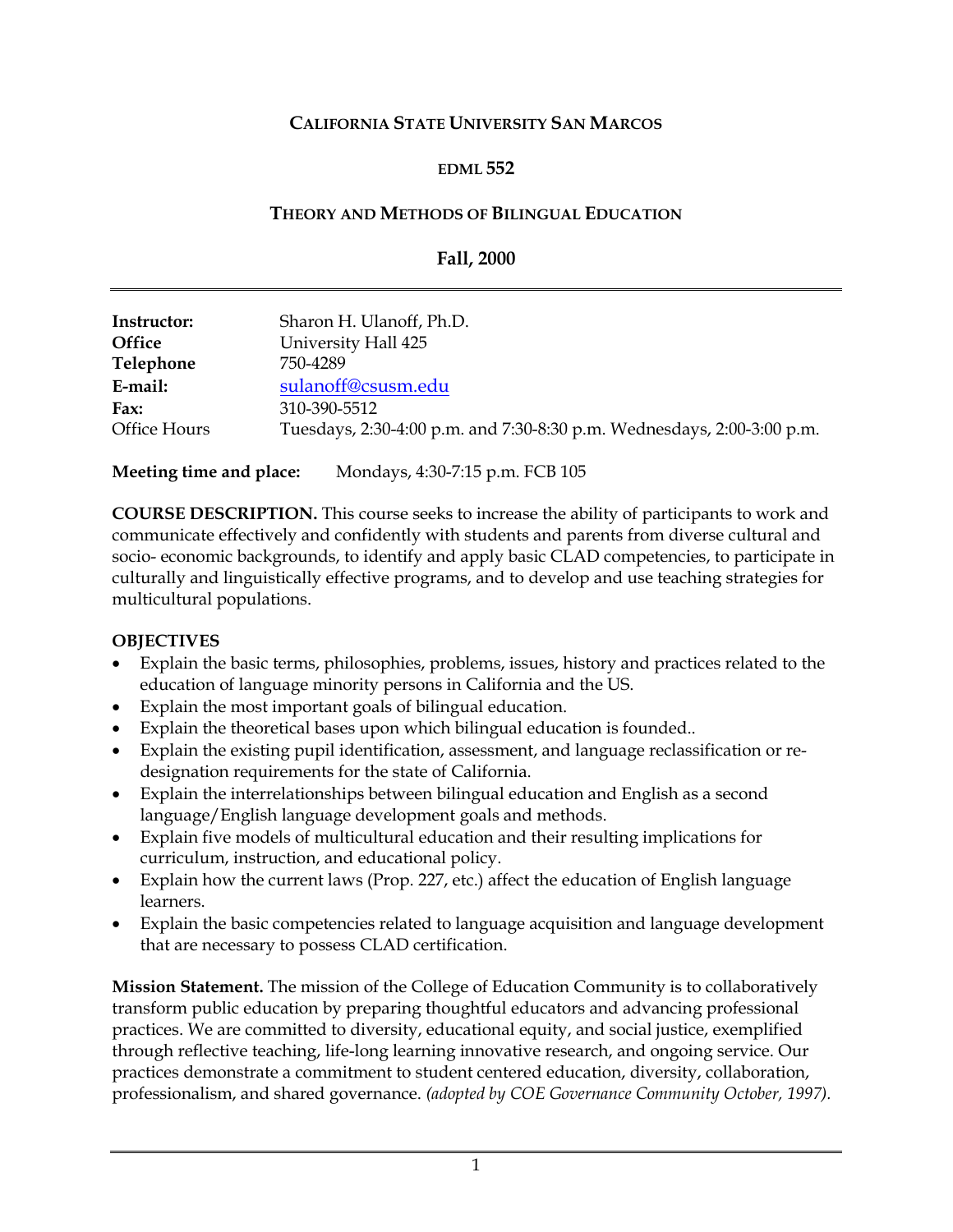In 1992, the College of Education voted to infuse Cross-cultural, Language and Academic Development (CLAD) competencies across the curriculum. The CLAD competencies are attached to the syllabus and the competencies covered in this course are highlighted. The Governance Community of the College of Education adopted the following policy on 12/19/97: **Attendance Policy.** Due to the dynamic and interactive nature of courses in the College of Education, **all** students are expected to attend all classes and participate actively. At a minimum, students must attend more than 80% of class time, or s/he may not receive a passing grade for the course at the discretion of the instructor. Individual instructors may adopt more stringent attendance requirements. Should the student have extenuating circumstances, s/he should contact the instructor as soon as possible.

This course deals with complex material processed in a variety of ways. Structured interactions, group processes, oral presentations, guided discussion of readings, and selfdisclosure exercises are the norm. Students are expected to have read assigned materials by the date indicated in the syllabus, and should be prepared to discuss readings individually or in variously structured groups. The degree of your engagement in these processes forms the basis for points assigned. Due to the fast paced and highly interactive nature of the course, regular attendance and full participation are expected: teaching and learning is difficult (if not impossible) if one is not present for and engaged in the process. Therefore, College Policy is amplified as follows:

- 1. Missing more than 2 class meetings will result in the reduction of one letter grade.
- 2. Arriving late or leaving early on more than two occasions will result in the reduction of one letter grade.
- 3. Illness and emergency circumstances will be negotiated on a case-by-case basis.

Students are expected to establish appropriate personal, academic and career-ladder priorities. These measures should not be considered punitive. Rather, they should be viewed as taking appropriate individual responsibility for one's own learning in a democratic, collaborative and reciprocal learning environment.

# **GRADING SCALE:**

|  | $A=93-100$ $A=90-92$ $B=87-89$ $B=83-86$        |  | $B = 80-82$ $C + 77-79$ |
|--|-------------------------------------------------|--|-------------------------|
|  | $C = 73-76$ $C = 70-72$ $D = 68-69$ $D = 66-67$ |  | $D-64-65$ F=below 64    |

# **GENERAL CONSIDERATIONS**

*Outcomes and Standards:* The context for and scope of this course is aligned with standards for the Cross- cultural Language and Academic Development (CLAD) endorsement, as articulated by the California Commission on Teacher Credentialing, and as approved by the faculty of the College of Education. Further consideration has been given to the alignment of standards for multicultural education as articulated by the National Council for Accreditation of Teacher Education (NCATE), the Interstate New Teacher Assessment and Support Consortium (INTASC), and the National Board for Professional Teaching Standards (NBPTS). Emphasis is placed on learning outcomes (what you know and can demonstrate) rather than on inputs (putting in 'seat time", meeting minimum criteria for assignments, checking off tasks and activities), and how these outcomes correspond to your potential to enhance student learning as anew teacher.

*Academic Honesty:* It is expected that each student will do his or her own work, and contribute equitably to group projects and processes. If there is any question about academic honesty, consult the University Catalog.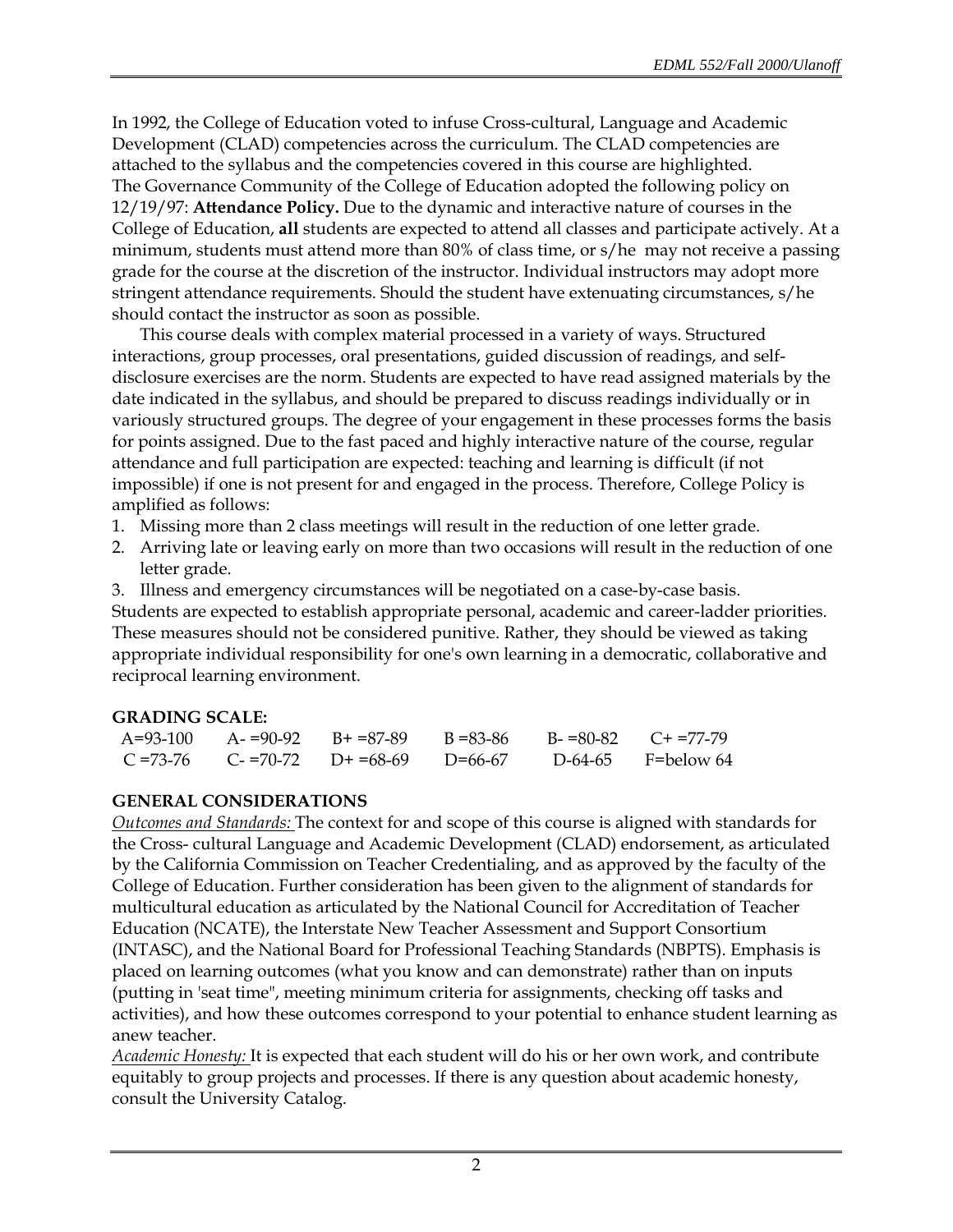*Appeals:* Every student has the right to appeal grades, or appeal for redress of grievances incurred in the context of any course. Disputes may be resolved informally with the professor, or through the formal appeal process. For the latter, consult Dr. E. Oliver, Associate Dean. *Ability:* Every student has the right to equitable educational consideration and appropriate accommodation. Students having differing ability (mobility, sight, hearing, documented learning challenges, first language/English as a second language) are requested to contact the professor at the earliest opportunity. Every effort will be made to accommodate special need. Students are reminded of the availability of Disabled Student Services, the Writing Center, technology assistance in the computer labs, and other student support services available as part of reasonable accommodation for special needs students.

# **Required Texts:**

Chamot, A. U. and O'Malley, J. M. (1994). *The CALLA handbook: Implementing the cognitive academic language learning approach.* Menlo Park, CA: Addison Wesley.

Crawford, J. (1989). *Bilingual education: History, politics, theory and practice.* Trenton, NJ: Crane Publishing Company, Inc.

Leyba, C. (1994). *Schooling and language minority students: A theoretical framework.* Los Angeles, CA: Evaluation, Dissemination and Assessment Center, CSULA.

Lessow-Hurley, J. *(2000). The foundations of dual language instruction.* New York, NY: Longman.

**NOTE:** Texts and readings for each week MUST be brought to each class sessions.

**Assignments:** All assignments are due on the dates indicated. Assignments must be typewritten/word processed, double-spaced and with standard margins. It is expected that all assignments will reflect university-level composition and exposition. Use of electronic spelling and grammar checking is encouraged. Assignments may be submitted via e-mail as text messages or enclosures. If you choose to submit your work electronically, please send it to the email address indicated, to ensure timely receipt and response. Text should be readable by MS Word 98 (Windows 95). If submitting in paper form, submit 2 copies of all work - one will be returned to you with comments and the other will be retained on file.

| 1 integrated thematic unit (CALLA) | 30 points |
|------------------------------------|-----------|
| 1 group lesson presentation        | 10 points |
| 1 case study                       | 25 points |
| 1 outcome assessment               | 10 points |
| Reflective journal/discussion      | 15 points |
| Attendance and participation       | 10 points |

### **Assignments:**

*Integrated Thematic Unit* (CALLA). You will work in a group of 4 students to develop a unit that will be useful for you in your teaching using the principles of CALLA (Cognitive Academic Language Learning Approach). You may choose your groups based on grade level, content or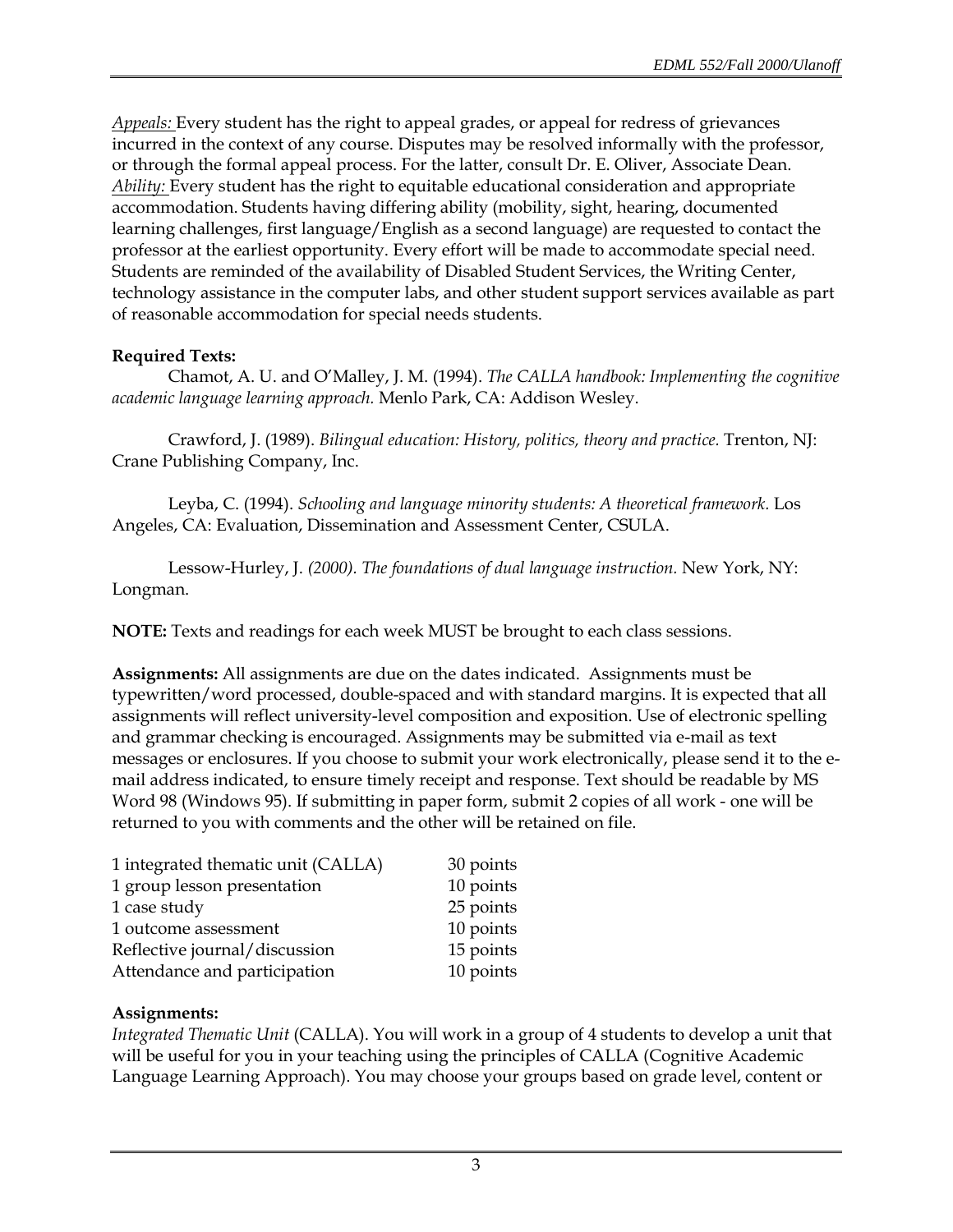location (students who are student teaching at one school site may choose to work together). Your unit should contain a minimum of six lessons.

- 1. You must **describe the students:** grade level(s), language level(s), placement information on students.
- 2. You must identify the **major concepts** that you want children to learn in the unit.
- 3. Identify the areas of curriculum **(content)** you will use. For example, literature, mathematics, science, etc., and the objectives of the content area, that is, what objectives in the content areas will students have to meet (learn) in order to learn the major concepts.
- 4. Identify the language objectives, that is, what language will the students use to learn the major concepts? State those clearly.
- 5. Identify the **scaffolding strategies** you have chosen to help students learn the major concepts. Be aware that students must also learn the strategies and be able to make them a part of their learning repertoire. Give **specific reasons** for choosing the scaffolding strategies you are using, that is, how do these strategies build scaffolds to learning. Remember that English Only students will usually need only **one** scaffold, whereas English learners may need **more than one scaffold** depending on their schemata and level of language development in both languages. Use content learned in your other courses or your classroom practice to support your **rationale.**
- 6. Identify what you will do to get students **into the unit (Preparation).** Next, identify what you will do to get students through the unit **(Practice).** What you will do to assess that students have learned the major concepts **(Evaluation).** What students will do **beyond** the unit to extend their understanding **(Transfer).**
- 7. Develop at least three lessons that will teach the critical concepts. What are the objectives of your lessons, and how are those tied into the major concepts and objectives (content as well as language) that you have set or the entire unit? Be clear and specific so that someone will be able to take your lessons and replicate them.
- 8. Be sure to include an authentic **assessment** in your unit. How will you assess that ELD students have met the objectives of the unit and the lessons? How will students demonstrate understanding? And how will you know? Have you developed a **rubric** and a clear description of what the various degrees of that rubric mean?
- 9. Include a **resources list** to include bibliographical information for all materials used, such as books art prints, CD's, computer software, videos, etc.
- 10. The unit must also contain a **reflective section.** What have you learned from the development of these lessons? If you have had the opportunity to implement any part of your unit, be sure to include reflections m the implementation and student samples, if available.

You may do a computer technology project, if that is the medium in which you wish to present your project. Check with me as to the programs you are using. **The thematic unit is due November 27** 

*Group lesson presentation.* Your "unit group" will choose one lesson from your CALLA unit to present to the class. For the purpose of this lesson, the class will become your students so be sure to let them know what grade level and other characteristics they have for the duration of the lesson (e.g., native language, length of time in the country). Be sure that all members have a role during the lesson. You will have approximately one-half hour including time for questions. Presentations will be done **November 27, December 4 and December 11.** There will be a sign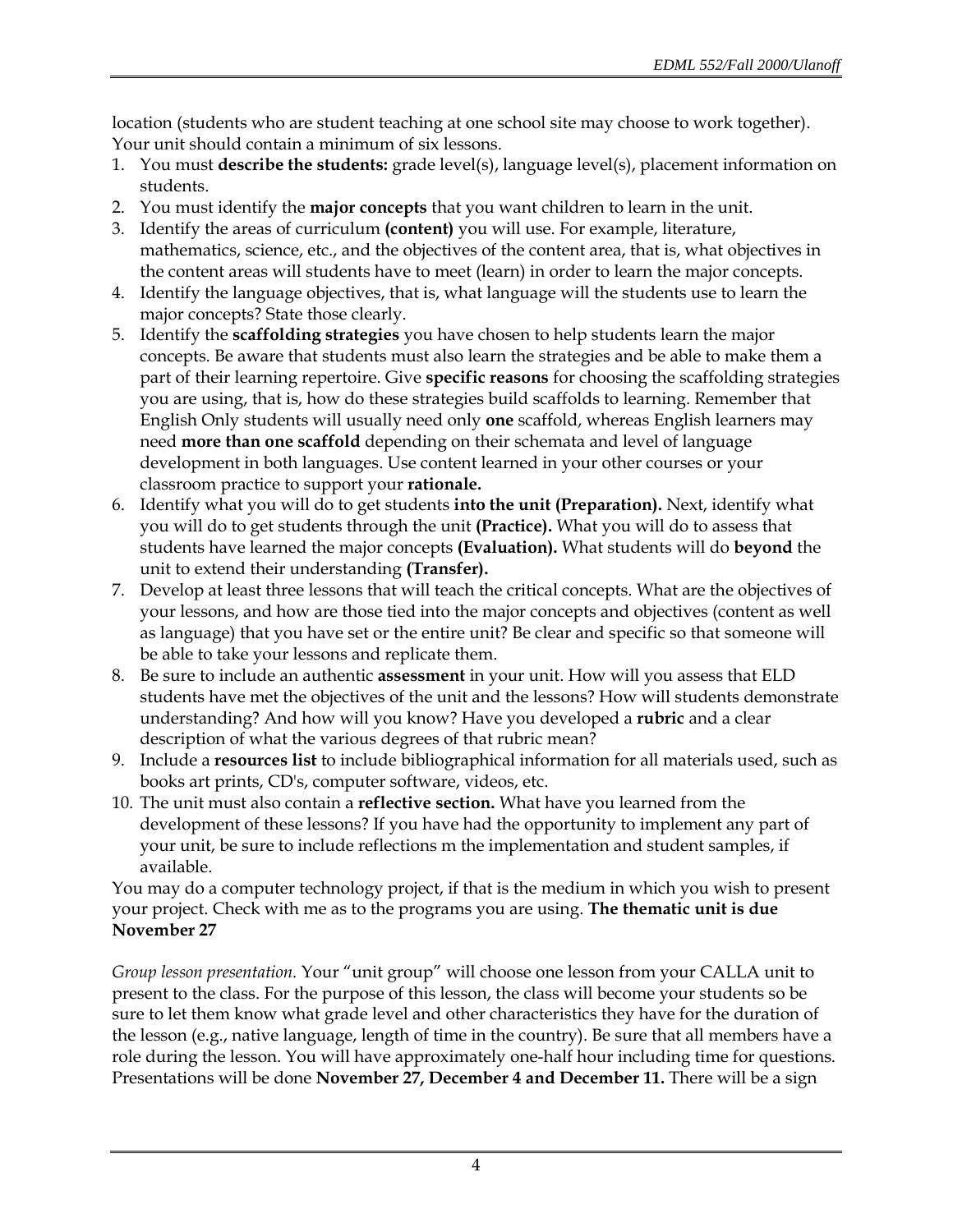## up sheet at the beginning of November. **Remember, the unit is due November 27 regardless of presentation date.**

*Case studylcritique.* In this assignment you will select an ESL to observe during your fieldwork or student teaching. (If you are currently not working in a bilingual of English language development class you will need to make arrangements to observe one lesson in another class.) As you observe the lesson focus on one student or a group of students and their reactions to the lesson. During your observation of the lesson you will take field notes of what is happening during the lesson. After the lesson write down your impressions of the lesson and then discuss the lesson with the student or students to find out their impressions of the lesson. Finally, discuss the lesson with the teacher. You will want to ask such I questions as: What was the objective/purpose of the lesson? Why did you choose this lesson? What did you (or the students) learn during the lesson. Feel free to ask any additional questions that seem appropriate to the lesson you observe. Compare and contrast your observations, opinions, feelings with those of the student(s) and teacher. Your write up will consist of a description of the lesson, your feelings, both positive and otherwise and a comparison of your impressions and those of the student(s) and teacher. Students will work in small groups during class time to assist in the final write up of your critique. You will make a brief presentation to the class about your case study during the last two class sessions. The working draft of the case study is due **October 23** for peer review. The case study is due **October 30.** 

*Outcome Assessment:* For this assignment you will select the most important learning or closely related sets of learnings that you have acquired during the course. You will write in detail:

- 1. What you learned;
- 2. How you knew your were learning something of significance;
- 3. How this will shape your attitudes and demonstrated behaviors as a teacher; and
- 4. How you will be able to demonstrate overall competence in educating second language learners?

This paper will be graded m your ability to synthesize data around the topic you select, your depth of reflective analysis, your ability to articulate the cognitive, behavioral and affective domains of your learning, and the relationship of this topic to your future growth and professional practice. This **assignment is due December 4.** 

*Reflective journals/discussion:* For this assignment students will write weekly reflections in class. These papers will reflect on the week's class activities, readings and their application in the classroom (and to your student teaching where applicable). Students will share reflections at the beginning of each class, with two students per week responsible for beginning the discussion. Reflective journals will be turned in on **December 11** and will not be returned. You may use any sort of notebook to keep your journal, but you may want to use a type that lends itself to copying so that you may keep a copy. There is no need to type this assignment. As you reflect on classroom activities, you may want to include artifacts from your student teaching such as student writing samples, examples of tests/worksheets/assignments. This assignment will be graded on a credit/no credit basis. Discussions will begin on September 11 and I will take volunteers for to begin that discussion during the first class session. On September 11 a sign-up sheet will be available so students can plan their time to lead the discussion.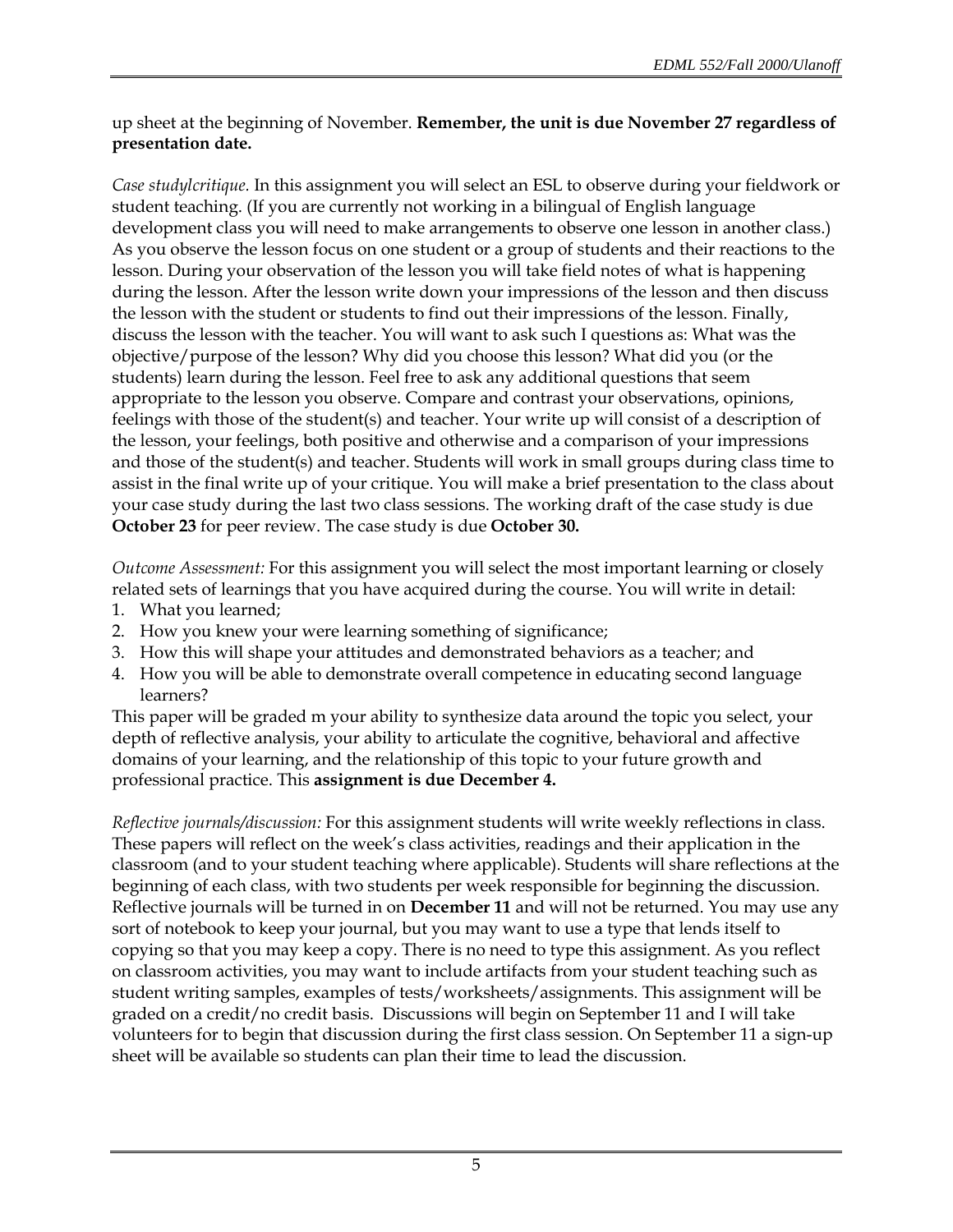| Date  | Topic                                                                                                                                                                                                   | Assignment                                          |
|-------|---------------------------------------------------------------------------------------------------------------------------------------------------------------------------------------------------------|-----------------------------------------------------|
| 8/28  | Introduction/course overview; Diagnostic Test: Pre-                                                                                                                                                     |                                                     |
|       | assessment of CLAD competencies                                                                                                                                                                         |                                                     |
| 9/4   | Labor Day Holiday-No Class                                                                                                                                                                              |                                                     |
| 9/11  | Historical overview of L2 learning in the US; language<br>learning: bringing together content learned in 364 with an<br>understanding of language ability in and out of the<br>classroom context        | Lessow-Hurley, Ch. 1 & 10;<br>Crawford, Ch. 1 & 2   |
| 9/18  | Language structure and use: The systems of language, oral<br>and written discourse, language change; Beginning<br>discussion of ELD, content-based instruction and traditional<br>sheltered instruction | Lessow-Hurley, Ch. 3 & 4                            |
| 9/25  | Theories of L1 and L2 language acquisition and                                                                                                                                                          | Leyba, pp. 47-75;                                   |
|       | development; 5 hypotheses about language acquisition;<br>Developing multicultural lessons                                                                                                               | Crawford, Ch. 5                                     |
| 10/2  | English language learning and modern approaches that                                                                                                                                                    | Lessow-Hurley, Ch. $5 & 6$ ;                        |
|       | facilitate English language acquisition and academic<br>achievement in multilingual classroom settings: The role of<br>L1 in L2 learning                                                                | Leyba, pp. 3-46                                     |
| 10/9  | Cognitive factors in L2 learning; Literacy in the primary<br>language                                                                                                                                   | Leyba, pp. 79-131; Crawford,<br>Ch. 5; CALLA, Ch. 1 |
| 10/16 | Socio-cultural factors affecting L1 and L2 development;                                                                                                                                                 | Lessow-Hurley, Ch. 9;                               |
|       | Learning English through content instruction; Scaffolding<br>meaning                                                                                                                                    | CALLA, Ch. 2, 3 & 4                                 |
| 10/23 | Foundations of bilingual education: Program models;                                                                                                                                                     | Crawford, Ch. 7, 8 & 11;                            |
|       | Theories and methods of instruction through English: ELD                                                                                                                                                | Lessow-Hurley, Ch. 2;                               |
|       | and ESL                                                                                                                                                                                                 | Case study working draft is due!                    |
| 10/30 | What does SEI mean and how do I help my English learners                                                                                                                                                | Lessow-Hurley, Ch. 7;                               |
|       | access curriculum in English? Introduction to SDAIE                                                                                                                                                     | CALLA, Ch. 5 & 6;                                   |
|       | methods and strategies. Case study discussion                                                                                                                                                           | Case study is due!                                  |
| 11/6  | More on SDAIE; Implementing CALLA                                                                                                                                                                       | CALLA, Ch. 7, 8 & 9                                 |
| 11/13 | Transfer from L1 to L2; Identification process and                                                                                                                                                      | Leyba, pp. 133-202;                                 |
|       | assessment; Literacy strategies in the SEI classroom                                                                                                                                                    | Lessow-Hurly, Ch. 6                                 |
| 11/20 | Using whole language with second language learners                                                                                                                                                      | CALLA, Ch. 10                                       |
| 11/27 | Language and content area assessment; writing development                                                                                                                                               | Ulanoff; CALLA, Ch. 11 & 12;                        |
|       | in L2; teacher delivery; LESSON PRESENTATIONS                                                                                                                                                           | CALLA unit is due!                                  |
| 12/4  | Proposition 227, what are its effects? Politics of bilingual                                                                                                                                            | Lessow-Hurley, Ch. 12;                              |
|       | education; LESSON PRESENTATIONS                                                                                                                                                                         | Crawford, Ch. 9 & 10;                               |
|       |                                                                                                                                                                                                         | Outcome Assessment is due!                          |
| 12/11 | Cultural congruence in instruction; Parental involvement;<br>Recap; Posttest activity; LESSON PRESENTATIONS                                                                                             | Lessow-Hurley, Ch. 8 & 9                            |

**Course Outline:** All assigned readings should be completed prior to class meeting.